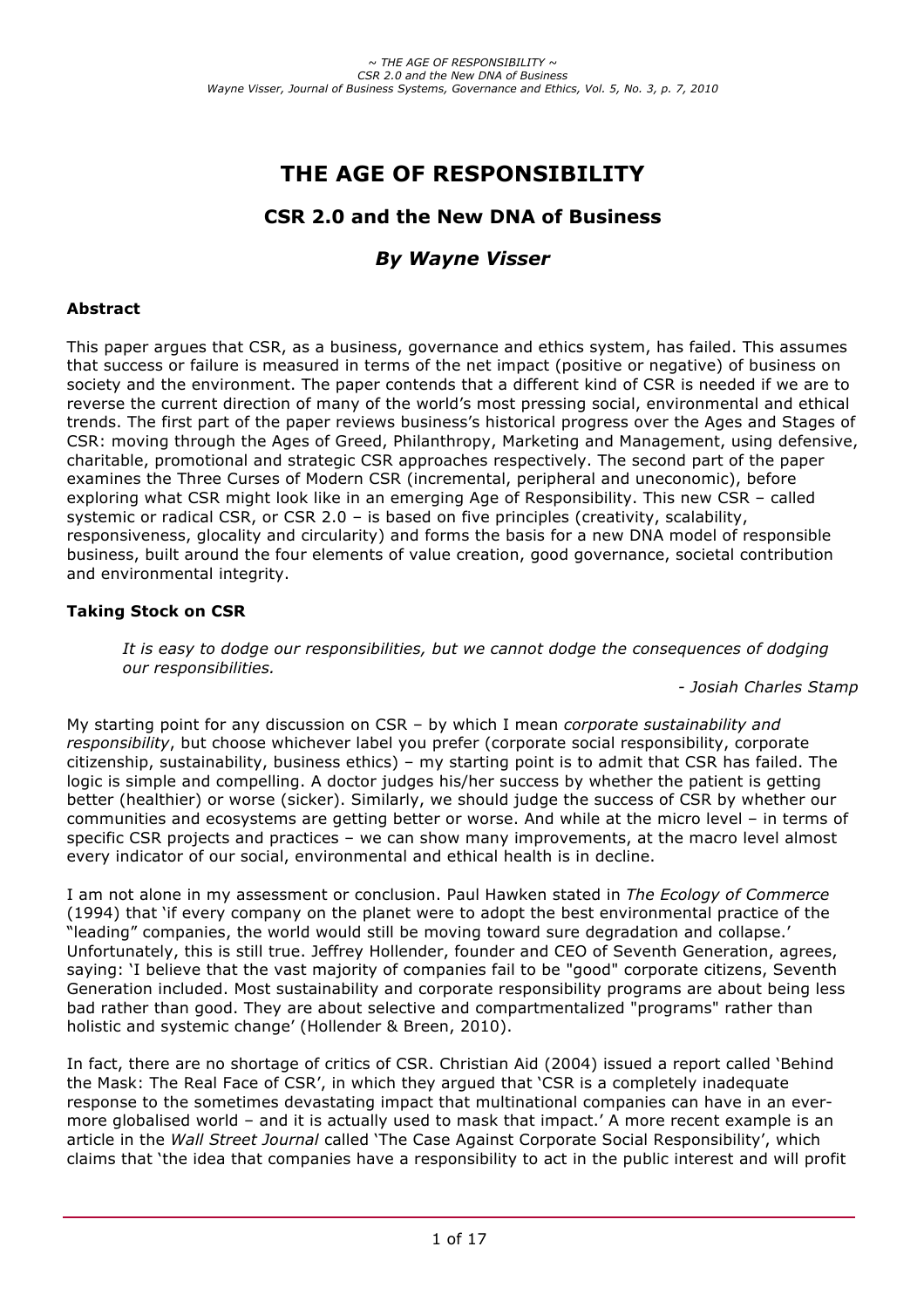from doing so is fundamentally flawed' (Karnani, 2010). This is not the place to deconstruct these polemics. Suffice to say that they raise some of the same concerns I have and which I discuss in this paper.

There are a number of ways to respond to my assertion that CSR has failed. One is to disagree with the facts and to suggest that things are getting better, not worse, as do the likes of Bjørn Lomborg in his *Skeptical Environmentalist* (2001). I find the overwhelming evidence to the contrary, which is widely available from credible sources like the United Nations and Transparency International, both compelling and convincing<sup>1</sup>. Second, you might argue that solving these complex social, environmental and ethical problems is not the mandate of CSR, nor within its capacity to achieve. Certainly, business certainly cannot tackle our global challenges alone, but unless CSR is actually about *solving* the problems and *reversing* the negative trends, what is the point?

## **The Ages and Stages of CSR**

The impotence of CSR in the face of more systemic problems has been nowhere more evident than in the global financial crisis. I have argued elsewhere that the global financial crisis represents 'a multi-level failure of responsibility – from the individual and corporate level to the finance sector and entire capitalist system' (Visser, 2010). Underlying this failure of responsibility lies a cancer of greed that has corrupted our business systems, governance and ethics, particularly in our Western economies.

However, it would be unfair and inaccurate to characterise all business activity as motivated by greed. Rather, it is my contention that the evolution of business responsibility can be best understood in terms of five overlapping ages – the Ages of Greed, Philanthropy, Marketing, Management and Responsibility. I believe that each of these ages typically manifests a different stage of CSR, namely Defensive, Charitable, Promotional, Strategic and Systemic CSR respectively. Furthermore, companies tend to move through these ages and stages, although they may have activities in several modes at once. Table 1 briefly outlines each Age. Furthermore, they can be described as follows.

| <b>Economic</b><br>Age | <b>Stage of</b><br><b>CSR</b> | <b>Modus Operandi</b>                       | <b>Key</b><br><b>Enabler</b> | <b>Stakeholder Target</b>               |
|------------------------|-------------------------------|---------------------------------------------|------------------------------|-----------------------------------------|
| Greed                  | Defensive                     | Ad hoc<br>interventions                     | Investments                  | Shareholders,<br>government & employees |
| Philanthropy           | Charitable                    | Charitable<br>Projects<br>programmes        |                              | Communities                             |
| Marketing              | Promotional                   | Public relations                            | Media                        | General public                          |
| Management             | Strategic                     | Management<br>Codes<br>NGOs/CSOs<br>systems |                              | Shareholders &                          |
| Responsibility         | Systemic                      | <b>Business models</b>                      | Products                     | Requlators & customers                  |

## *Table 1: The Ages and Stages of CSR*

The *Age of Greed* is characterised by *Defensive CSR* in which all corporate sustainability and responsibility practices – which are typically limited are undertaken only if and when it can be shown that shareholder value will be protected as a result. Hence, employee volunteer programmes (which show evidence of improved staff motivation, commitment and productivity) are not uncommon, nor are expenditures (for example in pollution controls) which are seen to fend off regulation or avoid fines and penalties.

 $\overline{a}$  $<sup>1</sup>$  Consider, for example, the UN Millennium Ecosystem Assessment the TI Corruption Perceptions Index</sup>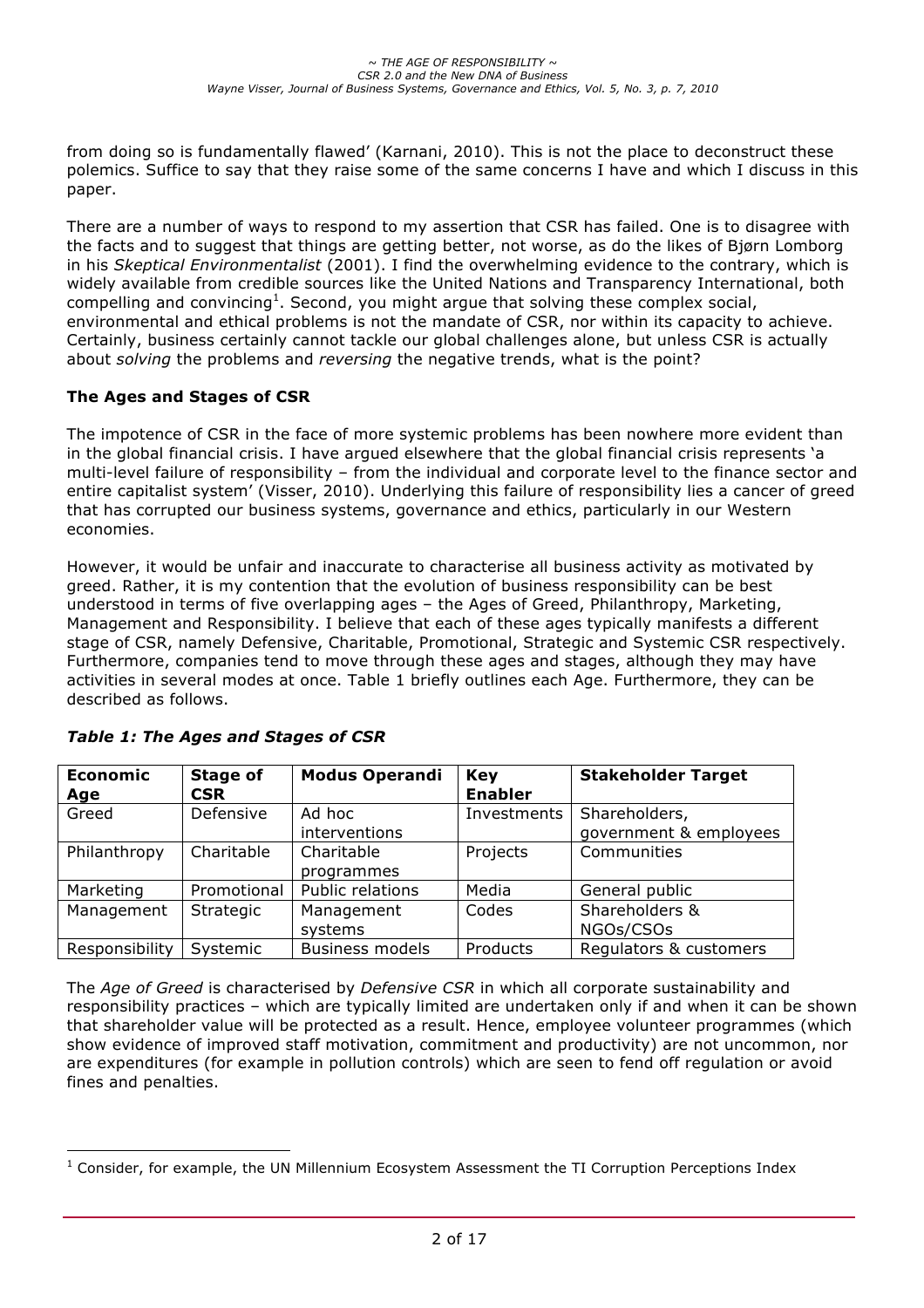*Charitable CSR* in the *Age of Philanthropy* is where a company supports various social and environmental causes through donations and sponsorships, typically administered through a Foundation, Trust or Chairman's Fund and aimed at empowering community groups or civil society organisations.

*Promotional CSR* in the *Age of Marketing* is what happens when corporate sustainability and responsibility is seen mainly as a public relations opportunity to enhance the brand, image and reputation of the company. Promotional CSR may draw on the practices of Charitable and Strategic CSR and turn them into PR spin, which is often characterised as 'greenwash'.

*Strategic CSR*, emerging from the *Age of Management*, means relating CSR activities to the company's core business (e.g. Coca-Cola and water management), often through adherence to CSR codes and implementation of social and environmental management systems, which typically involve cycles of CSR policy development, goal and target setting, programme implementation, auditing and reporting.

Finally, *Systemic CSR* in the *Age of Responsibility* focuses its activities on identifying and tackling the root causes of our present unsustainability and irresponsibility, typically through innovating business models, revolutionising their processes, products and services and lobbying for progressive national and international policies.

Hence, while Strategic CSR is focused at the micro level – supporting social or environmental issues that happen to align with a company's strategy, but without necessarily changing that strategy – Systemic CSR focuses on understanding the interconnections in the macro level system (society, communities, economies and ecosystems) and changing a company's strategy to optimise the outcomes for this larger human and ecological system.

Ideally, therefore, businesses should make the journey to Systemic CSR in the emerging Age of Responsibility, building on each previous stage of maturity. If on the other hand companies remain stuck in any of the first four stages, our ability to turn the tide on the environmental, social and ethical crises that we face will be seriously compromised. Simply put, CSR will continue to fail.

## **Curses of Modern CSR**

But why is CSR failing in the first four modes? I believe this can be explained the three 'curses', or fundamental failings, of modern CSR.

| <b>Curses</b>             | <b>Nature of the Failing</b>                                                                                                                                          |
|---------------------------|-----------------------------------------------------------------------------------------------------------------------------------------------------------------------|
| Peripheral<br><b>CSR</b>  | CSR has remained largely restricted to the largest companies, and mostly<br>confined to PR, or other departments, rather than being integrated across<br>the business |
| Incremental<br><b>CSR</b> | CSR has adopted the quality management model, which results in<br>incremental improvements that do not match the scale and urgency of the<br>problems                 |
| <b>CSR</b>                | Uneconomic   CSR does not always make economic sense, as the short-term markets still<br>reward companies that externalise their costs to society                     |

## *Table 2: The Curses of Modern CSR*

## *Peripheral CSR*

The first of these curses is the *Curse of Peripheral CSR*. Using BP as an example, here is a company with a long and mostly proud history, contributing highly useful products to society and practicing CSR management. Leaving the safety and environmental disasters aside for a moment, BP has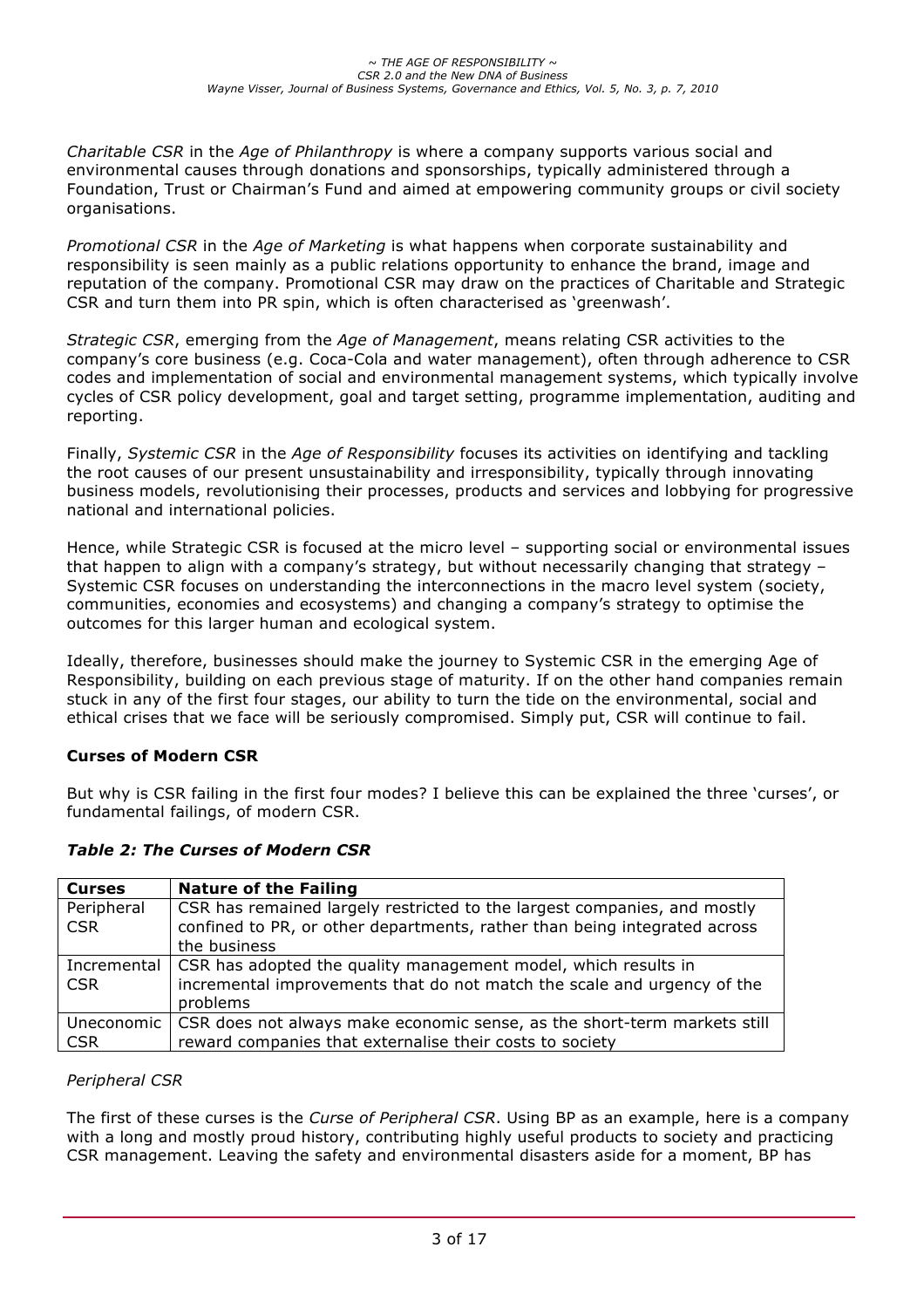made serious commitments to sustainability and responsibility and achieved a great deal in terms of measurable improvements in its safety, health, environmental, labour and human rights performance. And yet for all their flagship leadership in the Age of Management, we see that CSR has remained on the periphery. BP has not gone 'beyond petroleum'; quite the opposite in fact.

It is the same for almost all companies practicing CSR. At worst – and I see this especially in developing countries that are stuck in the Philanthropic or Promotional CSR mode – CSR sits in a public relations, marketing, corporate affairs or human resources department. It is an 'add-on', explicitly used to improve brand equity or the company's reputation. At best – and more common in developed countries and among subsidiaries of multinationals – we see companies practicing Strategic CSR, trying to align CSR activities with their industry impacts, or embedding CSR through management systems. Even so, they completely fail to change the strategic direction or core business of the company, or the harmful effects of its processes, products and services.

What BP and Enron and virtually every other leader in the Ages of Marketing and Management have in common is not the deliberate intention to mislead (although there are clear examples of this too), but rather a corporate culture – supported by a system of narrow institutional performance incentives, short-term market pressures and perverse economic measures of progress – that remains essentially in conflict with the objectives of sustainability and responsibility. When a tradeoff has to be made between financial profitability and ethical standards, the choice is clear, irrespective of carefully crafted codes of practice on the boardroom wall. If there is a tug-of-war between economic growth and environmental impacts, the winner is clear, despite any number of ISO 14001 certificates. If customer demand for cheap products is at odds with fair labour conditions, consumerism triumphs over the needs of powerless workers in the supply chain from some far-flung land.

Once again, examples are not hard to find. In July 2010, Marlboro cigarette manufacturer Philip Morris International acknowledged 'serious concerns' after Human Rights Watch found 72 cases of child labour in a remote region of Kazakhstan – with children as young as 10 in dismal conditions picking tobacco destined for the global company. Similarly, the UK retailer Poundland was recently exposed for sweatshop activities, when a boy of seven was found to be working 100 hours a week in an Indian factory, earning just 7p an hour to make napkin rings for the cut-price chain.

CSR has remained peripheral in another way. It hardly ever extends beyond the large, high-visibility branded companies in any country. All the CSR indexes and rankings, the CSR codes and standards, the CSR reports and audits are focused on a few thousand companies. The Global Reporting Initiative celebrated 1,000 reports in 2008 that are using their guidelines. SA 8000 certification still only covers 2,000 'facilities'. The UN Global Compact has 5,300 participants. These numbers are peripheral by any measure you care to choose. Even ISO 14001, with almost 190,000 certifications worldwide, pales into insignificance when you consider that the U.S. Chamber of Commerce alone has more than 3 million members. If we are honest, CSR is the preserve of a tiny corporate elite, a miniscule business minority.

## *Incremental CSR*

Closely linked with the Peripheral curse – and driven by the Age of Management – is the *Curse of Incremental CSR*. To fully appreciate this issue, we have to go back to business guru Peter Drucker's 1954 book *The Practice of Management* (Drucker, 1993), in which he introduced the concept of 'management by objectives', or MBOs. The concept is so endemic now as to seem like common sense, but it was quite a revolutionary concept at the time. The basic idea is to translate corporate strategy into a series of measurable objectives, which can be cascaded down through the organisation. This allows managers to track and incentivise performance, while employees know what is expected of them and can reap the rewards if they meet their targets. Furthermore, if they participate in setting those objectives, they are likely to feel more motivated and empowered.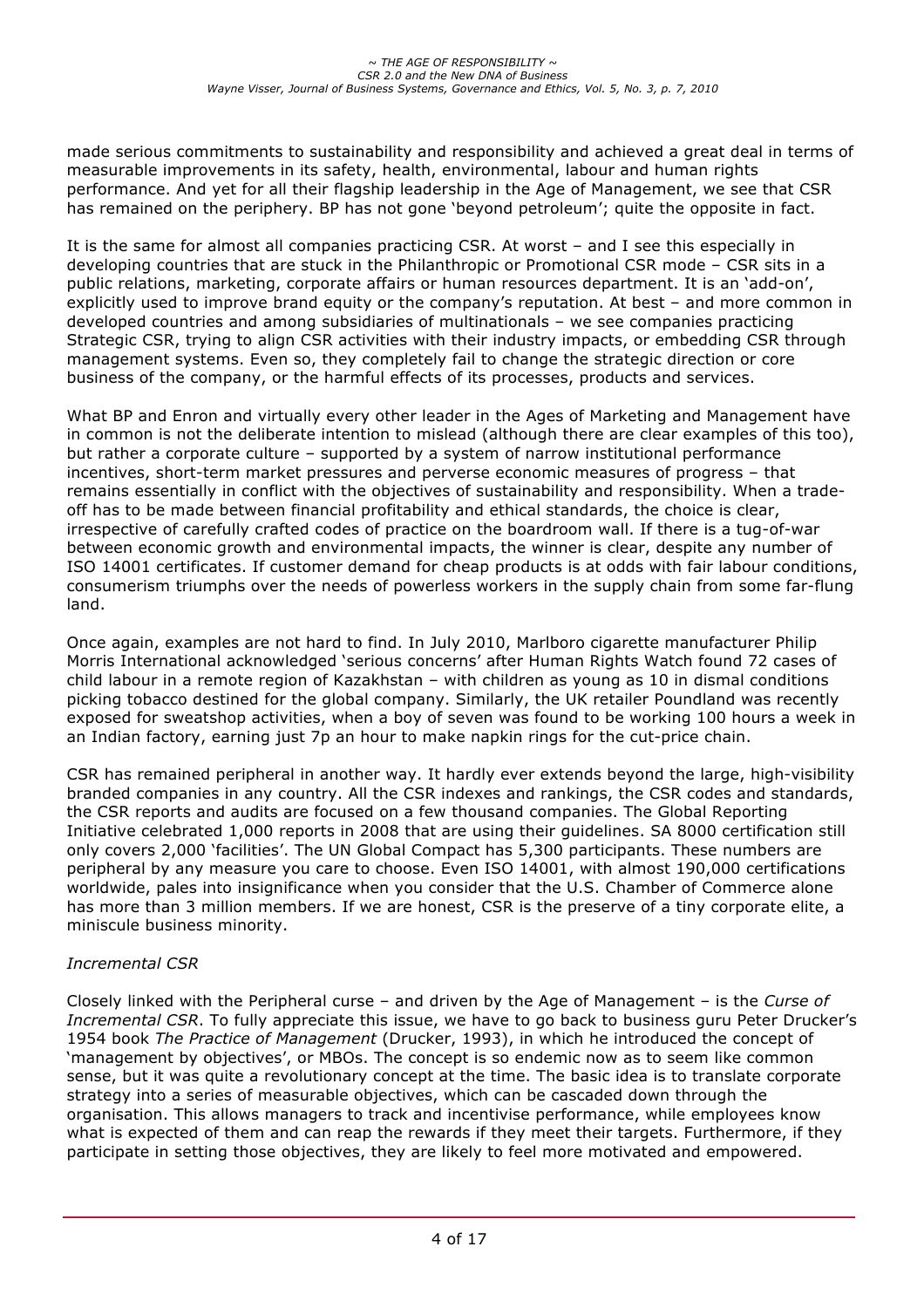The MBO approach – together with subsequent tools like the Balanced Scorecard – is right at the heart of the Age of Marketing, in the sense that draws attention to voluntary incremental improvements, which distracts attention from the larger problems and deeper impacts of the business. In one of those bizarre ironies of history, the 'system' that would do more to embed the MBO approach than anything else was conceived by one of MBO's great detractors. I am referring to W. Edwards Deming and his total quality management (TQM) approach. Deming credits the inspiration for his theory of management to a 1927 meeting with Walter A. Shewhart of the Bell Telephone Laboratories, the originator of the concepts of statistical control of processes. Years later, during Allied occupation of Japan, Deming was asked by the U.S. military to assist with the 1951 Japanese Census.

This led to an invitation by the Japanese Union of Scientists and Engineers (JUSE) for Deming to teach statistical control and quality management to its members. Japan's CEOs were impressed with Deming's idea that improving quality would reduce expenses, while increasing productivity and market share, and began to test and implement TQM in their factories, notably in their nascent motor industry. Not only did this assist Japan's economic rise in the second half of the 20<sup>th</sup> century, but it also spawned the international quality movement.

The TQM approach was later standardized through ISO 9001, first launched in 1987. By the end of 2008, nearly a million certifications had been issued. The key to total quality management, according to ISO 9001, is continuous improvement, which is predicated on setting objectives and reviewing performance against them. The designers of the standard seem to have overlooked (or ignored) Deming's objection to MBOs. Deming argued that a lack of understanding of systems commonly results in the misapplication of objectives. By contrast, a leader with an understanding of systems was more likely to guide workers to an appropriate solution than the incentive of an objective.

This debate is important for the responsibility debate because the most widely practiced CSR standard, ISO 14001, is explicitly designed to apply the ISO 9001 approach to management systems, including MBOs, to environmental management. That is not a bad thing in and of itself, and it has resulted in many welcome incremental improvements in the environmental performance of companies *processes*. But the Achilles heel of ISO 14001 and all the other voluntary CSR standards that use MBOs is this: companies set their own objectives and make progress at their own pace and discretion. Furthermore, as with the Peripheral Curse, the MBOs approach has failed to challenge or significantly change companies largest negative impacts, which that are associated with either the nature of their business, the consumption-driven lifestyle they promote, or the impacts of their resource- and energy-intensive products and services.

The net effect is that, despite more CSR than ever before, and despite laudable incremental improvements in CSR performance at the micro level, virtually every macro-level indicator we have of social, environmental or ethical quality – be it the gap between rich and poor, deforestation, biodiversity loss, or corruption – shows that things are still getting worse, not better. The incremental approach to CSR simply does not produce the scale and urgency of response that is required, nor does it get to the root of business's systemic unsustainability and irresponsibility in the shareholder-driven, growth-obsessed capitalist global economy.

## *Uneconomic CSR*

The third and final curse of modern CSR is that the much touted 'business case' for CSR is not nearly as obvious, certain or practiced as many assume. Let's start with the rhetoric. The World Business Council for Sustainable Development (WBCSD), which is the strongest proponent of the business case, suggests that it is predicated on five 'returns': operational efficiency, risk reduction, recruitment and retention of talent, protecting the resource base of raw materials, and creation of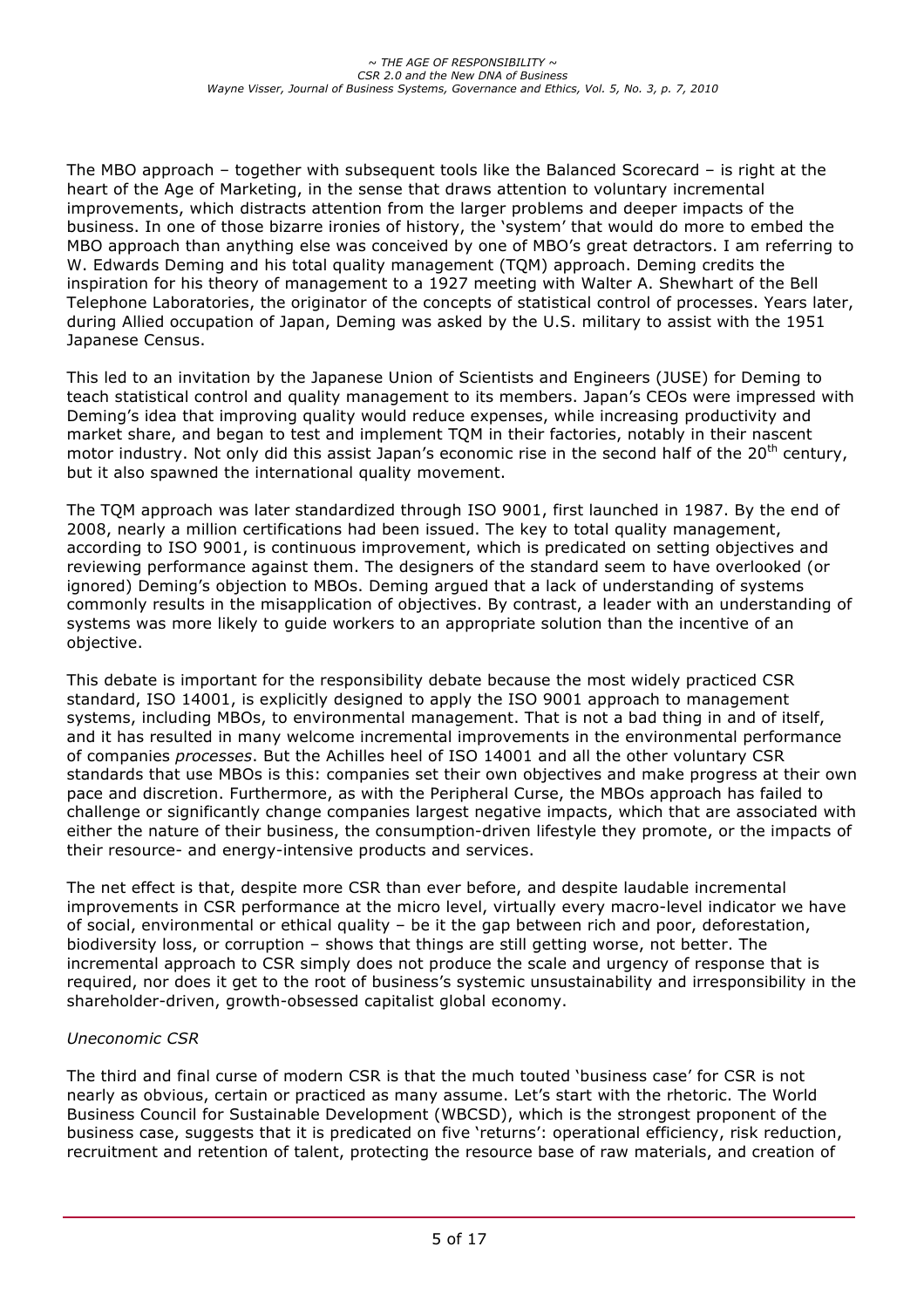new markets, products and services. And it is certainly not hard to find ad-hoc examples of each of these 'win-wins'. But is there always a business case?

To answer this, we must look beyond the rhetoric and turn to academic research. The findings vary. For example, Griffin and Mahon (1997) reviewed 25 years of studies and found that a majority showed a positive link between CSR and financial performance, while Margolis and Walsh (2001) reviewed 80 studies, of which 42 show a positive relationship, 19 demonstrate no relationship and four find a negative one. Two reports by SustainAbility – *Buried Treasure* (2001) and *Developing Value* (2002) – also suggest mixed results. Some relationships between sustainability factors and business success factors are stronger than others, and in many cases, no relationship exists. Economist Arthur Laffer, on the other hand, in a review of *Business Ethics* magazine's 100 Best Corporate Citizens found 'no significant positive correlation between CSR and business profitability as determined by standard measures' (Gupte, 2005).

Academic and author of *The Market for Virtue,* David Vogel (2005), concluded that 'there is no definitive answer to the question of a financial link. It depends on an individual company's circumstances. Academics searching for a definitive corporate responsibility-financial performance link are barking up the wrong tree.' I tend to agree. There are far too many variables to isolate the impact of CSR on financial performance, except through very specific examples like eco-efficiency. What's more, are typical measures of CSR a reliable proxy for sustainability and responsibility? After all, if we had correlated Enron's CSR and financial performance prior to its demise, it would have pointed to a strong positive relationship, which makes a nonsense of the whole exercise.

I have a more fundamental problem with the misdirection of CSR business case rhetoric however. The real question we should be asking is: Does the market consistently reward sustainable and responsible performance by companies? Even without checking the data, we know intuitively from what we see going on in the world that the answer is an unequivocal *no*. With very few exceptions, the global markets today reward the externalisation of social, environmental and ethical costs over the short term. *New York Times* journalist and author Thomas Friedman (2008) calls this the privatization of benefits and the socialisation of costs, while activist writers like Naomi Klein (2000) call it 'the race to the bottom', referring to tendency for companies to locate their production in places with the lowest labour or environmental standards, and hence the lowest costs.

To underscore the point, the Vice Fund (VICEX) in the U.S., which only invests in the so-called 'sin' industries like tobacco, alcohol, gambling and armaments consistently outperforms the market over the long term, including socially responsible funds like the Domini Social Equity Mutual Fund (DSEFX). However, we don't need to go to extremes to prove the uneconomic nature of responsibility. Why are fairtrade and organic products, or renewable energy, more expensive than more generic products? Why does Exxon remain one of the largest and most profitable companies in the world? The fact of the matter is that, beyond basic legal compliance, the markets are designed to serve the financial and economic interests of the powerful, not the idealistic dreams of CSR advocates or the angry demands of civil society activists.

What's more, business leaders agree. The 2010 survey of 766 CEOs by the UN Global Compact and Accenture found that 34% cited lack of recognition from the financial markets as a barrier to achieving their sustainability goals.

## **The Age of Responsibility**

These three curses are why CSR has failed in the Ages of Greed, Philanthropy, Marketing and Management. What makes the Age of Responsibility – and showcase leaders like Ray Anderson and Interface – different from, say, BP (Age of Marketing) or Cadbury's (Age of Management), is the depth of their admission and the scale of their ambition. Anderson's latest book is called *Confessions of a Radical Industrialist* (2009), in which he concedes not only that today's economic system is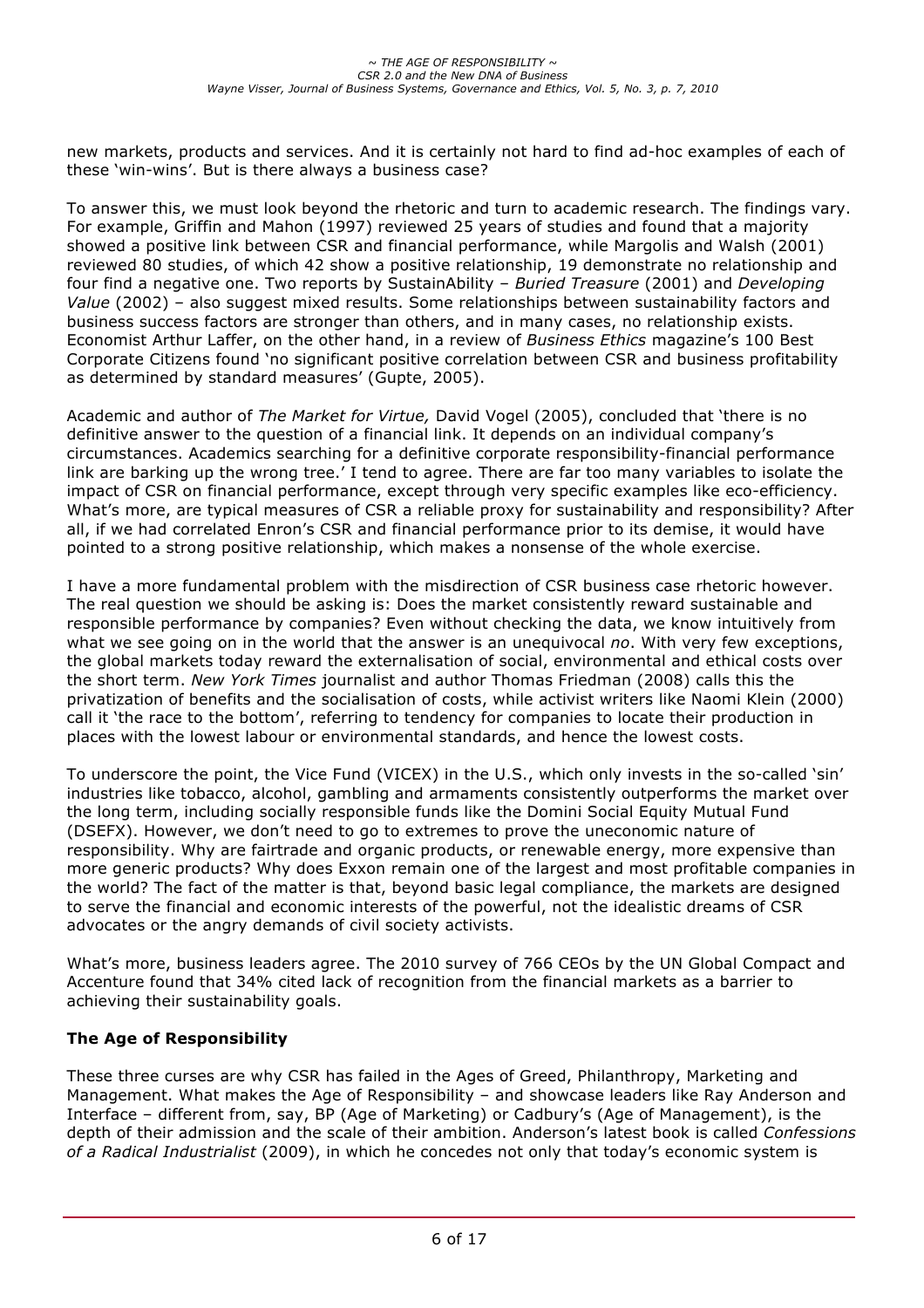broken, but that he and his company are part of the problem. He is able to see himself as a plunderer – not through malicious intent, or even greed, but by failing to question the true impacts of business on society and the environment. As Alcoholics Anonymous will tell you, admission is the first step to recovery. Unfortunately, most companies stuck in the Ages of Greed, Philanthropy, Marketing and Management are all still in denial, thinking that either there is *no* problem, or it's not *their* problem, or that it's a problem to *benefit* from, or that it's only a *minor* problem.

The Age of Responsibility is not just about admission though; it's also about ambition. As far as I can tell, Interface was the first major company to set the BHAG (big hairy audacious goal) of zero negative impact, as well as going beyond 'no harm' to also become a restorative business – to genuinely make things better and leave this world with a net-positive balance. It is only such audacious goals that can lift the triple curses of incremental, peripheral and uneconomic CSR. As Robert Francis Kennedy reminds us: 'There are those who look at things the way they are, and ask why. I dream of things that never were, and ask why not?' We need more pragamatic dreamers, business leaders who practice what brain-mind researcher and author Marilyn Ferguson calls 'pragmagic'.

Anderson was not the first radical business leader, nor perhaps even the most radical. The late Anita Roddick, founder of the Body Shop International, had a missionary zeal that few will ever rival. Famous for her business-led activism, which began as an alliance with WWF in 1986 to save the whale, she went on to tackle issues as far ranging as animal rights, women's self-esteem, human rights, fair trade and indigenous people's rights. In her autobiography, *Business As Unusual* (2001), she distilled her philosophy as follows: 'Business is a renaissance concept, where the human spirit comes into play. It does not have to be drudgery; it does not have to be the science of making money. It can be something that people genuinely feel good about, but only if it remains a human enterprise.'

Ben Cohen and Jerry Greenfield who 'hated running but loved food' and therefore founded Ben & Jerry's ice cream, became flag bearers for a more radical kind of responsibility as well. Their mission 'to make the best possible ice cream in the nicest possible way' was not just sweet talk. They put it into action in various ways, from going free range and supporting fairtrade to setting up a Climate Change College and sponsoring research into eco-friendly refrigeration. Their biography, *The Inside Scoop: How Two Real Guys Built a Business with a Social Conscience and a Sense of Humor* (1994), tells the story. 'If you open up the mind,' they concluded, 'the opportunity to address both profits and social conditions are limitless. It's a process of innovation.'

Ricardo Semler (1989, 1993), CEO of the Brazilian manufacturing company Semco, is another selfconfessed maverick who turned many assumptions about 'good management' on their head. For example, at Semco he allowed workers to set their own salaries and working hours; he taught everyone in the company, including shop floor workers, how to read a balance sheet; and he made everyone's salary public. 'If you're embarrassed about the size of your salary', he said, 'you're probably not earning it'. His radical philosophy was this: 'Most companies hire adults and then treat them like children. All that Semco does is give people the responsibility and trust that they deserve.'

## **Web 2.0: Seeds of a Revolution**

Throughout my 20-year career in corporate sustainability and responsibility, these are the kinds of pioneers I have looked to for hope and inspiration. The frustration has been that these 'radical industrialists' have always remained the exception, rather than the rule. They are the outliers, which is fine if – in line with Everett Rogers' Diffusion of Innovation model – they are the innovators that make up 2.5% of the population. The problem is that most their ideas and practices haven't diffused to the early adopters and the early majority, let alone the late majority and laggards.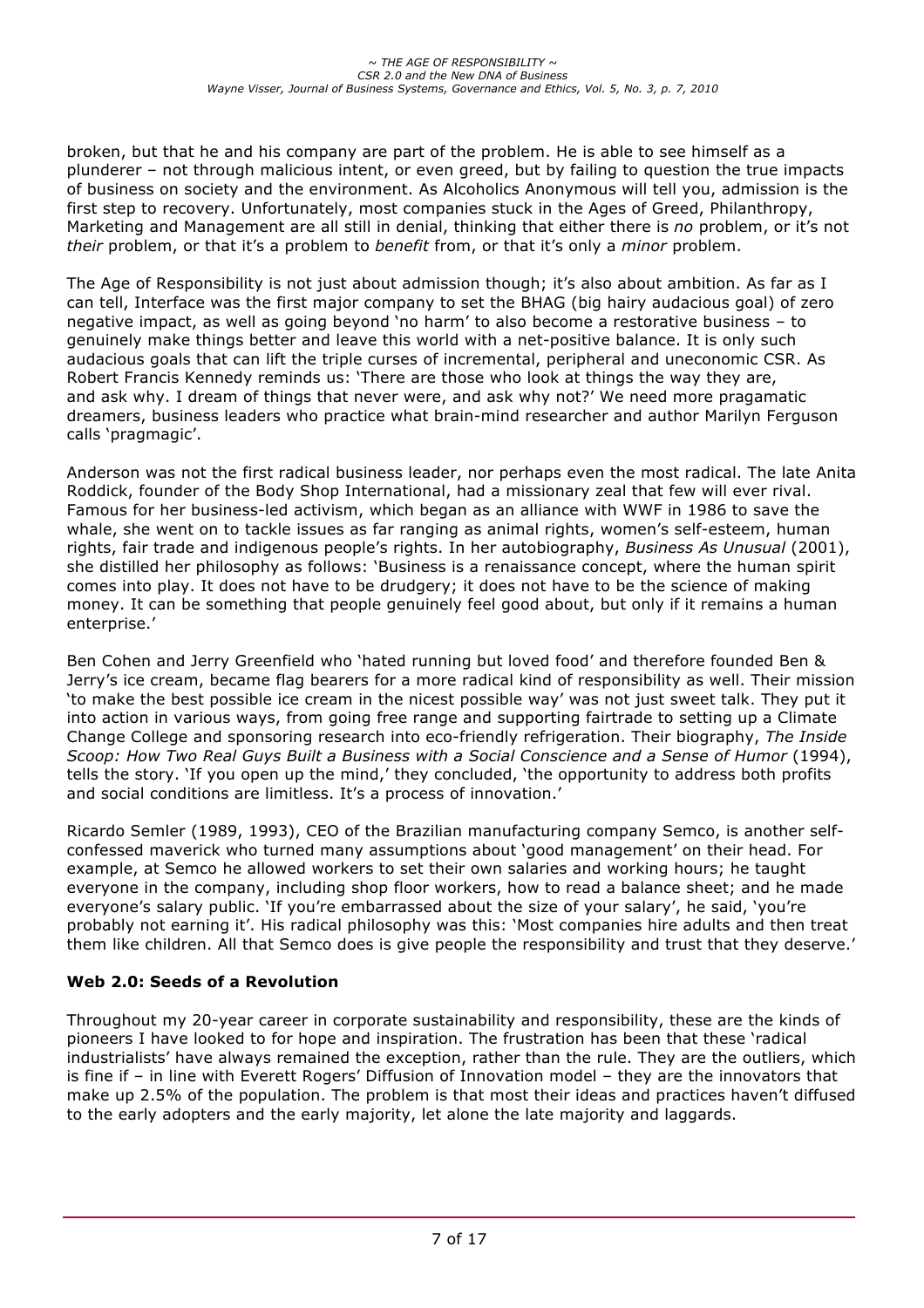So what will it take to get the kind of transformation we need to move beyond innovation towards mass change? I find an analogy is always helpful and in early 2008, I discovered the perfect metaphor: Web 2.0. The term, of course, had been around for a while – coined in 1999 by IT consultant Darcy DiNucci in an article called 'Fragmented Future' and popularised in 2004 by the landmark O'Reilly Media Web 2.0 conference. Tim O'Reilly's 2005 article 'What is Web 2.0' had already become an Early Adopters' touchstone for a rapidly evolving new lexicon, and remains a classic piece. People like me, part of the technosphere's Early Majority, were a bit slower in waking up, and it took Dan Tapscott and Anthony Williams' book *Wikinomics* (2006) to switch me on to the revolution in progress.

Before coming to why Web 2.0 is a good metaphor for the transformation of CSR, let me try to bed down the concept. Today, Wikipedia defines Web 2.0 as 'web applications that facilitate interactive information sharing, inter-operability, user-centered design and collaboration.' Fair enough, but let's dig a little deeper, drawing on the term's evolution. In 1999, DiNucci was writing for programmers, challenging them to adapt to the increasing use of portable Web-ready devices. This was just a small part of what Web 2.0 would come to mean. In 2005, O'Reilly brainstormed a far more wide ranging list of examples and contrasts between Web 1.0 and Web 2.0. Examples included DoubleClick versus Google AdSense, Britannica Online versus Wikipedia, personal websites versus blogging, publishing versus participation, directories (taxonomy) versus tagging (folksonomy) and stickiness versus syndication, to mention but a few. His article concluded with seven core competencies of Web 2.0 companies:

- Services, not packaged software, with cost-effective scalability;
- Control over unique, hard-to-recreate data sources that get richer as more people use them;
- Trusting users as co-developers;
- Harnessing collective intelligence;
- Leveraging the long tail through customer self-service;
- Software above the level of a single device; and
- Lightweight user interfaces, development models and business models.

In 2006, Tapscott and Williams gave an applied view on Web 2.0 in the form of *wikinomics*, which they defined as 'the effects of extensive collaboration and user-participation on the marketplace and corporate world'. Wikinomics, they said, is based on four principles:

- *Openness*, which includes not only open standards and content but also financial transparency and an open attitude towards external ideas and resources;
- *Peering*, which replaces hierarchical models with a more collaborative forum, for which the Linux operating system is a quintessential example;
- *Sharing*, which is a less proprietary approach to (among other things) products, intellectual property, bandwidth and scientific knowledge; and
- *Acting globally*, which involves embracing globalisation and ignoring physical and geographical boundaries at both the corporate and individual level.

## **The Birth of CSR 2.0**

By May 2008, it was clear to me that this evolutionary concept of Web 2.0 held many lessons for CSR. I published my initial thoughts in a short article online entitled *CSR 2.0: The New Era of Corporate Sustainability and Responsibility* (Visser, 2008), in which I said:

The field of what is variously known as CSR, sustainability, corporate citizenship and business ethics is ushering in a new era in the relationship between business and society. Simply put, we are shifting from the old concept of CSR – the classic notion of 'Corporate Social Responsibility', which I call CSR  $1.0$  – to a new, integrated conception – CSR 2.0, which can be more accurately labelled 'Corporate Sustainability and Responsibility'. The allusion to Web 1.0 and Web 2.0 is no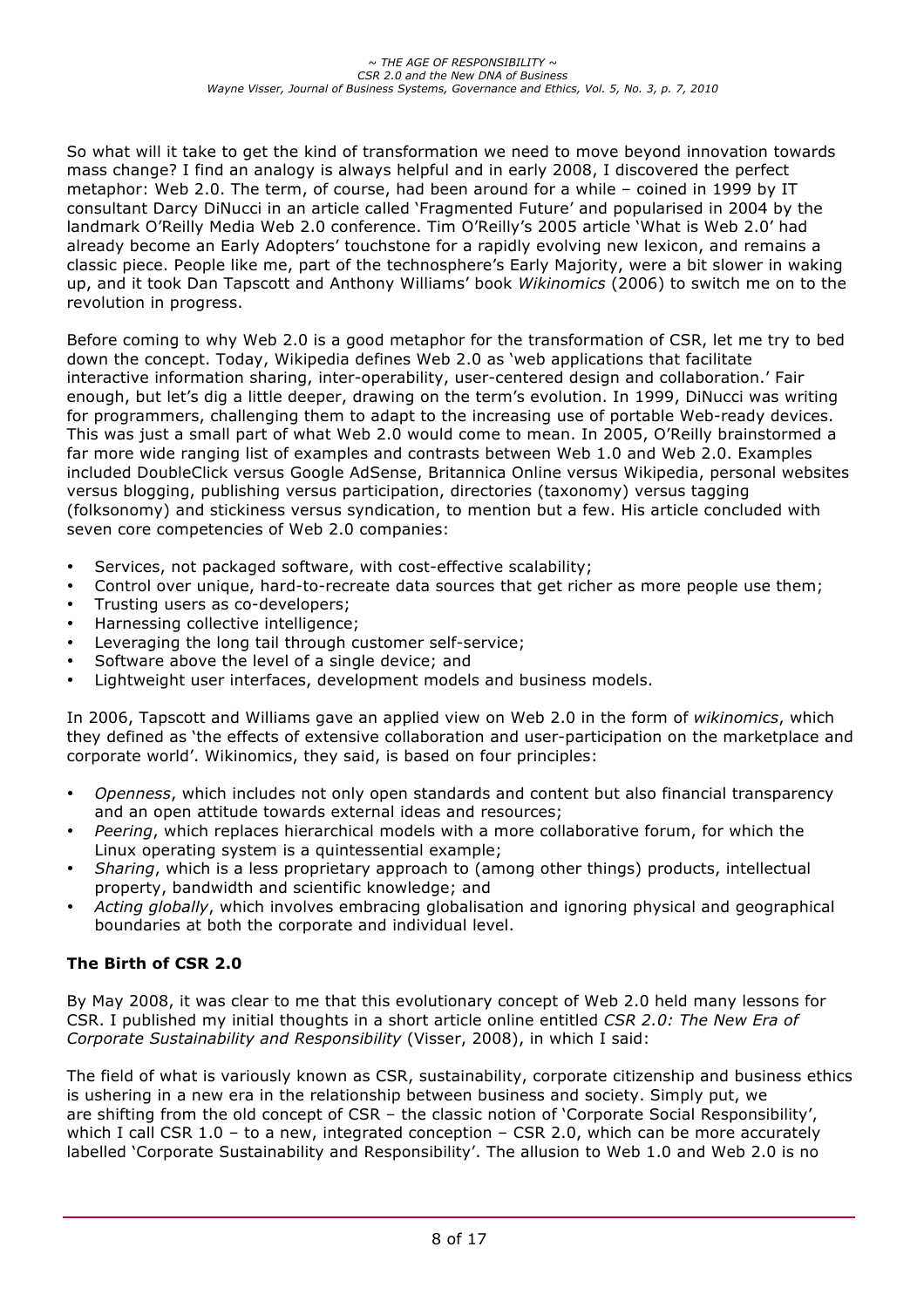coincidence. The transformation of the internet through the emergence of social media networks, user-generated content and open source approaches is a fitting metaphor for the changes business is experiencing as it begins to redefine its role in society. Let's look at some of the similarities.

*Table 3: Similarities between Web 1.0 and CSR 1.0*

| <b>Web 1.0</b>                             | <b>CSR 1.0</b>                            |
|--------------------------------------------|-------------------------------------------|
| A flat world just beginning to connect     | A vehicle for companies to establish      |
| itself and finding a new medium to push    | relationships with communities, channel   |
| out information and plug advertising.      | philanthropic contributions and manage    |
|                                            | their image.                              |
| Saw the rise to prominence of              | Included many start-up pioneers like      |
| innovators like Netscape, but these were   | Traidcraft, but has ultimately turned     |
| quickly out-muscled by giants like         | into a product for large multinationals   |
| Microsoft with its Internet Explorer.      | like Wal-Mart.                            |
| Focused largely on the standardised        | Travelled down the road of 'one size fits |
| hardware and software of the PC as its     | all' standardisation, through codes,      |
| delivery platform, rather than multi-level | standards and guidelines to shape its     |
| applications.                              | offering.                                 |

## *Table 4: Similarities between Web 2.0 and CSR 2.0*

| <b>Web 2.0</b>                                 | <b>CSR 2.0</b>                             |
|------------------------------------------------|--------------------------------------------|
| Being defined by watchwords                    | Being defined by 'global commons',         |
| like 'collective intelligence', 'collaborative | 'innovative partnerships' and 'stakeholder |
| networks' and 'user participation'.            | involvement'.                              |
| Tools include social media, knowledge          | Mechanisms include diverse stakeholder     |
| syndication and beta testing.                  | panels, real-time transparent reporting    |
|                                                | and new-wave social entrepreneurship.      |
| Is as much a state of being as a technical     | Is recognising a shift in power from       |
| advance - it is a new philosophy or way        | centralised to decentralised; a change in  |
| of seeing the world differently.               | scale from few and big to many and         |
|                                                | small; and a change in application from    |
|                                                | single and exclusive to multiple and       |
|                                                | shared.                                    |

As our world becomes more connected and global challenges like climate change and poverty loom ever larger, businesses that still practice CSR 1.0 will (like their Web 1.0 counterparts) be rapidly left behind. Highly conscientised and networked stakeholders will expose them and gradually withdraw their social licence to operate. By contrast, companies that embrace the CSR 2.0 era will be those that collaboratively find innovative ways tackle our global challenges and be rewarded in the marketplace as a result.

## **The Principles of CSR 2.0**

So much for the metaphore of CSR 1.0 and CSR 2.0. However, a metaphor can only take you so far. What was needed was a set of principles against which we could test CSR. These went through a few iterations, but I eventually settled on five, which form a kind of mnemonic for CSR 2.0: Creativity (C), Scalability (S), Responsiveness (R), Glocality (2) and Circularity (0). These principles can be described briefly as follows: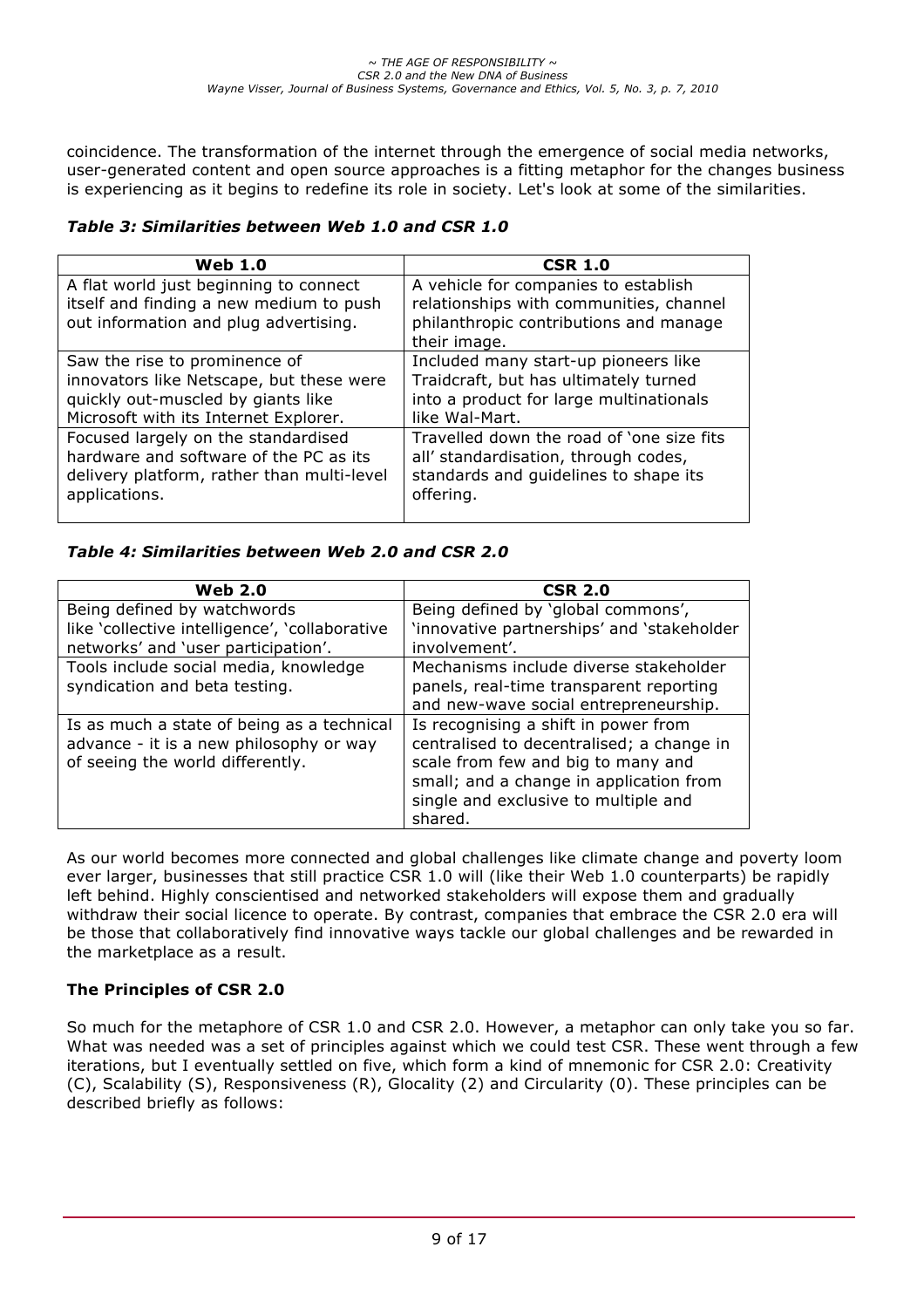## *Principle 1: Creativity (C)*

In order to succeed in the CSR revolution, we will need innovation and creativity. We know from Thomas Kuhn's work on The Structure of Scientific Revolutions that step-change only happens when we can re-perceive our world, when we can find a genuinely new paradigm, or pattern of thinking. This process of 'creative destruction' is today a well accepted theory of societal change, first introduced by German sociologist Werner Sombart and elaborated and popularised by Austrian economist Joseph Schumpeter. We cannot, to a paraphrase Einstein, solve today's problems with yesterday's thinking.

Business is naturally creative and innovative. What is different about the Age of Responsibility is that business creativity needs to be directed to solving the world's social and environmental problems. Apple, for example, is highly creative, but their iPhone does little to tackle our most pressing societal needs. By contrast, Vodafone's M-PESA innovation by Safaricom in Kenya, which allows money to be transferred by text, has empowered a nation in which 80% of the population have no bank account and where more money flows into the country through international remittances than foreign aid. Or consider Freeplay's innovation, using battery-free wind-up technology for torches, radios and laptops in Africa, thereby giving millions of people access to products and services in areas that are off the electricity grid.

All of these are part of the exciting trend towards social enterprise or social business that is sweeping the globe, supported by the likes of American Swiss entrepreneur Stephen Schmidheiny, Ashoka's Bill Drayton, e-Bay's Jeff Skoll, the World Economic Forum's Klaus Schwabb, Grameen Bank's Muhammad Yunus and Volans Venture's John Elkington. It is not a panacea, but for some products and services, directing the creativity of business towards the most pressing needs of society is the most rapid, scalable way to usher in the Age of Responsibility.

#### *Principle 2: Scalability (S)*

The CSR literature is liberally sprinkled with charming case studies of truly responsible and sustainable projects and a few pioneering companies. The problem is that so few of them ever go to scale. It is almost as if, once the sound-bites and PR-plaudits have been achieved, no further action is required. They become shining pilot projects and best practice examples, tarnished only by the fact that they are endlessly repeated on the CSR conference circuits of the world, without any vision for how they might transform the core business of their progenitors.

The sustainability problems we face, be they climate change or poverty, are at such a massive scale, and are so urgent, that any CSR solutions that cannot match that scale and urgency are red herrings at best and evil diversions at worst. How long have we been tinkering away with ethical consumerism (organic, fairtrade and the like), with hardly any impact on the world's major corporations or supply chains? And yet, when Wal-Mart's former CEO, Lee Scott, had his post-Hurricane Katrina Damascus experience and decided that all cotton products in Wal-Mart will be organic and all fish MSC-certified in future, then we started seeing CSR 2.0-type scalability.

Scalability not limited to the retail sector. In financial services, there have always been charitable loans for the world's poor and destitute. But when Muhammad Yunus (1999), in the aftermath of a devastating famine in Bangladesh, set up the Grameen Bank and it went from one \$74 loan in 1974 to a \$2.5 billion enterprise, spawning more than 3,000 similar microcredit institutions in 50 countries reaching over 133 million clients, that is a lesson in scalability. Or contrast Toyota's laudable but premium-priced hybrid Prius for the rich and eco-conscious with Tata's \$2,500 Nano, a cheap and eco-friendly car for the masses. The one is an incremental solution with long term potential; the other is scalable solution with immediate impact.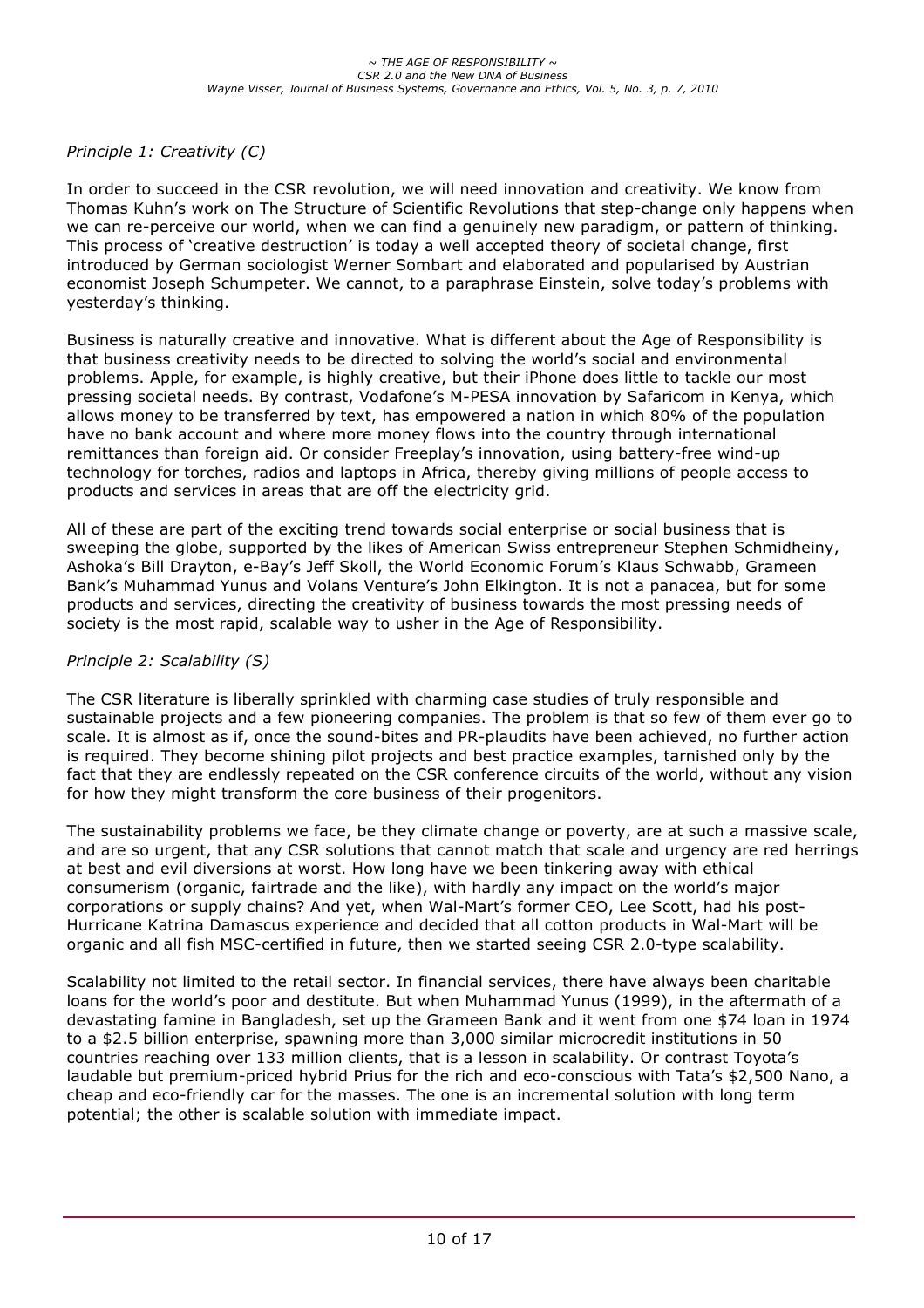## *Principle 3: Responsiveness (R)*

Business has a long track-record of responsiveness to community needs – witness generations of philanthropy and heart-warming generosity following disasters like 9/11 or the Sichuan Earthquake. But this is responsiveness on their own terms, responsiveness when giving is easy and chequewriting does nothing to upset their commercial applecart. The severity of the global problems we face demands that companies go much further. CSR 2.0 requires uncomfortable, transformative responsiveness, which questions whether the industry or the business model itself is part of the solution or part of the problem.

When it became clear that climate change posed a serious challenge to the sustainability of the fossil fuel industry, all the major oil companies formed the Global Climate Coalition, a lobby group explicitly designed to discredit and deny the science of climate change and undermine the main international policy response, the Kyoto Protocol. In typical CSR 1.0 style, these same companies were simultaneously making hollow claims about their CSR credentials. By contrast, the Prince of Wales's Corporate Leaders Group on Climate Change has, since 2005, been lobbying for bolder UK, EU and international legislation on climate change, accepting that carbon emission reductions of between 50-85% will be needed by 2050.

CSR 2.0 responsiveness also means greater transparency, not only through reporting mechanisms like the Global Reporting Initiative and Carbon Disclosure Project, but also by sharing critical intellectual resources. The Eco-Patent Commons, set up by WBCSD to make technology patents available, without royalty, to help reduce waste, pollution, global warming and energy demands, is one such step in the right direction. Another is the donor exchange platforms that have begun to proliferate, allowing individual and corporate donors to connect directly with beneficiaries via the web, thereby tapping 'the long tail of CSR' (Visser, 2008).

## *Principle 4: Glocality (2)*

The term glocalization comes from the Japanese word *dochakuka*, which simply means global localization. Originally referring to a way of adapting farming techniques to local conditions, *dochakuka* evolved into a marketing strategy when Japanese businessmen adopted it in the 1980s. It was subsequently introduced and popularised in the West in the 1990s by Manfred Lange, Roland Robertson, Keith Hampton, Barry Wellman and Zygmunt Bauman. In a CSR context, the idea of 'think global, act local' recognises that most CSR issues manifest as dilemmas, rather than easy choices. In a complex, interconnected CSR 2.0 world, companies (and their critics) will have to become far more sophisticated in understanding local contexts and finding the appropriate local solutions they demand, without forsaking universal principles.

For example, a few years ago, BHP Billiton was vexed by their relatively poor performance on the (then) Business in the Environment (BiE) Index, run by UK charity Business in the Community. Further analysis showed that the company had been marked down for their high energy use and relative energy inefficiency. Fair enough. Or was it? Most of BHP Billiton's operations were, at that time, based in southern Africa, home to some of the world's cheapest electricity. No wonder this was not a high priority. What was a priority, however, was controlling malaria in the community, where they had made a huge positive impact. But the BiE Index didn't have any rating questions on malaria, so this was ignored. Instead, it demonstrated a typical, Western-driven, one-size-fits-all CSR 1.0 approach.

To give another example, in contrast to Carroll's (1991) CSR pyramid with its economic, legal, ethical and philanthropic layers, in a sugar farming co-operative in Guatemala, they have their own CSR pyramid – economic responsibility is still the platform, but rather than legal, ethical and philanthropic dimensions, their pyramid includes responsibility to the family (of employees), the community and policy engagement. Clearly, both Carroll's pyramid and the Guatemala pyramid are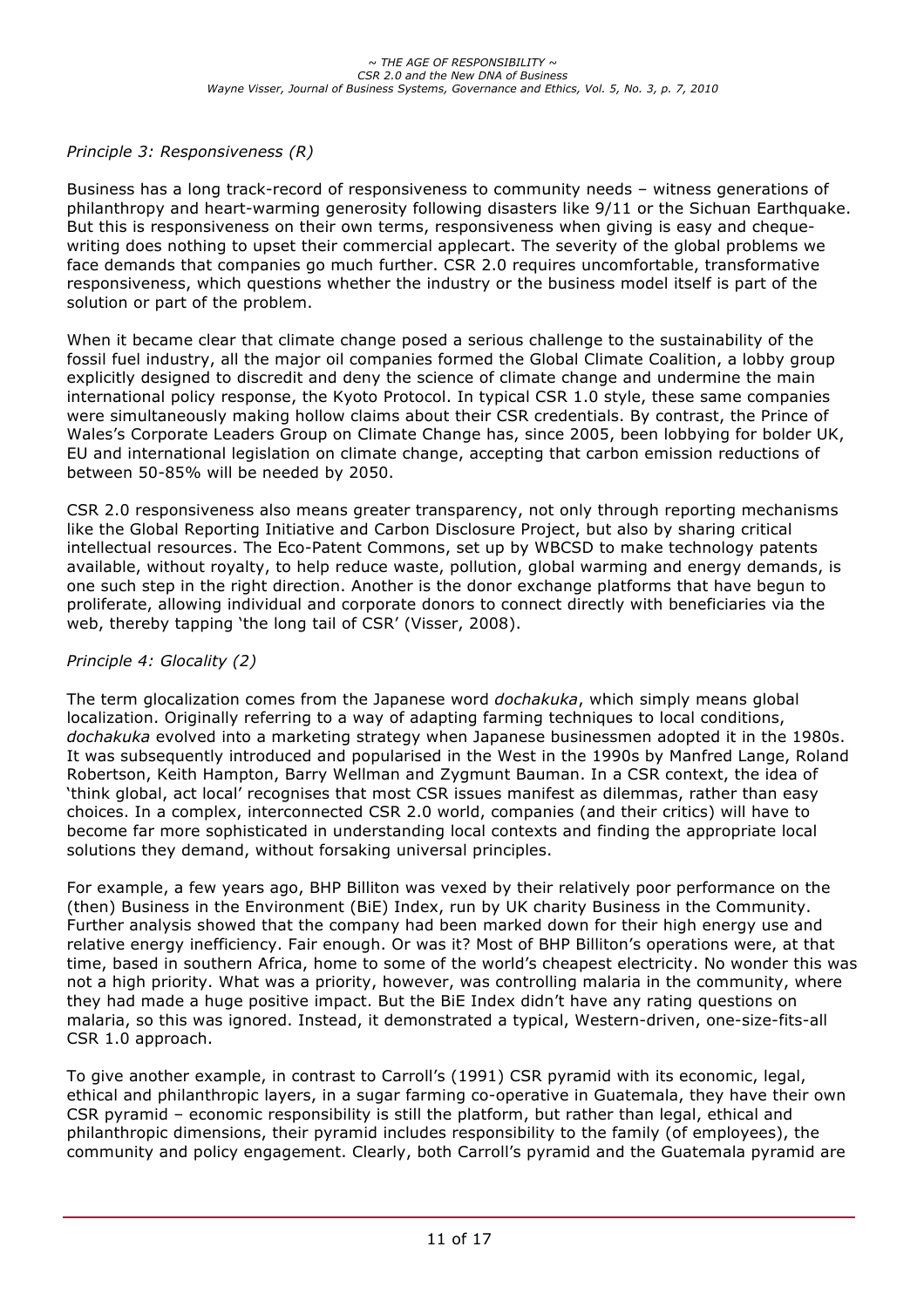helpful in their own appropriate context. Hence, CSR 2.0 replaces 'either/or' with 'both/and' thinking. Both SA 8000 and the Chinese national labour standard have their role to play. Both premium branded and cheap generic drugs have a place in the solution to global health issues. CSR 2.0 is a search for the Chinese concept of a harmonious society, which implies a dynamic yet productive tension of opposites – a Tai Chi of CSR, balancing yin and yang.

## *Principle 5: Circularity (0)*

The reason CSR 1.0 has failed is not through lack of good intent, nor even through lack of effort. The old CSR has failed because our global economic system is based on a fundamentally flawed design. For all the miraculous energy unleashed by Adam Smith's 'invisible hand' of the free market, our modern capitalist system is faulty at its very core. Simply put, it is conceived as an abstract system without limits. As far back as the 1960s, pioneering economist, Kenneth Boulding, called this a 'cowboy economy', where endless frontiers imply no limits on resource consumption or waste disposal. By contrast, he argued, we need to design a 'spaceship economy', where there is no 'away'; everything is engineered to constantly recycle.

In the 1990s, in *The Ecology of Commerce* (1994), Paul Hawken translated these ideas into three basic rules for sustainability: waste equals food; nature runs off current solar income; and nature depends on diversity. He also proposed replacing our product-sales economy with a service-lease model, famously using the example of Interface 'Evergreen' carpets that are leased and constantly replaced and recycled. William McDonough and Michael Braungart have extended this thinking in their *Cradle to Cradle* (2002) industrial model. Cradle to cradle is not only about closing the loop on production, but about designing for 'good', rather than the CSR 1.0 modus operandi of 'less bad'.

Hence, CSR 2.0 circularity would, according to cradle-to-cradle aspirations, create buildings that, like trees, produce more energy than they consume and purify their own waste water; or factories that produce drinking water as effluent; or products that decompose and become food and nutrients; or materials that can feed into industrial cycles as high quality raw materials for new products. Circularity needn't only apply to the environment. Business should be constantly feeding and replenishing its social and human capital, not only through education and training, but also by nourishing community and employee wellbeing. CSR 2.0 raises the importance of meaning in work and life to equal status alongside ecological integrity and financial viability.

## **Shifting from CSR 1.0 to CSR 2.0**

These principles are the acid test for future CSR practices. If they are applied, what kind of shifts will we see? In my view, the shifts will happen at two levels. At a meta-level, there will be a change in CSR's ontological assumptions or ways of seeing the world. At a micro-level, there will be a change in CSR's methodological practices or ways of being in the world.

The meta-level changes can be described as follows: Paternalistic relationships between companies and the community based on philanthropy will give way to more equal partnerships. Defensive, minimalist responses to social and environmental issues will be replaced by proactive strategies and investment in growing responsibility markets, such as clean technology. Reputation-conscious public-relations approaches to CSR will no longer be credible and so companies will be judged on actual social, environmental and ethical performance, i.e. are things getting better on the ground in absolute, cumulative terms?

Although CSR specialists still have a role to play, each dimension of CSR 2.0 performance will be embedded and integrated into the core operations of companies. Standardised approaches will remain useful as guides to consensus, but CSR will find diversified expression and implementation at very local levels. CSR solutions, including responsible products and services, will go from niche 'niceto-haves' to mass-market 'must-haves'. And the whole concept of CSR will lose its Western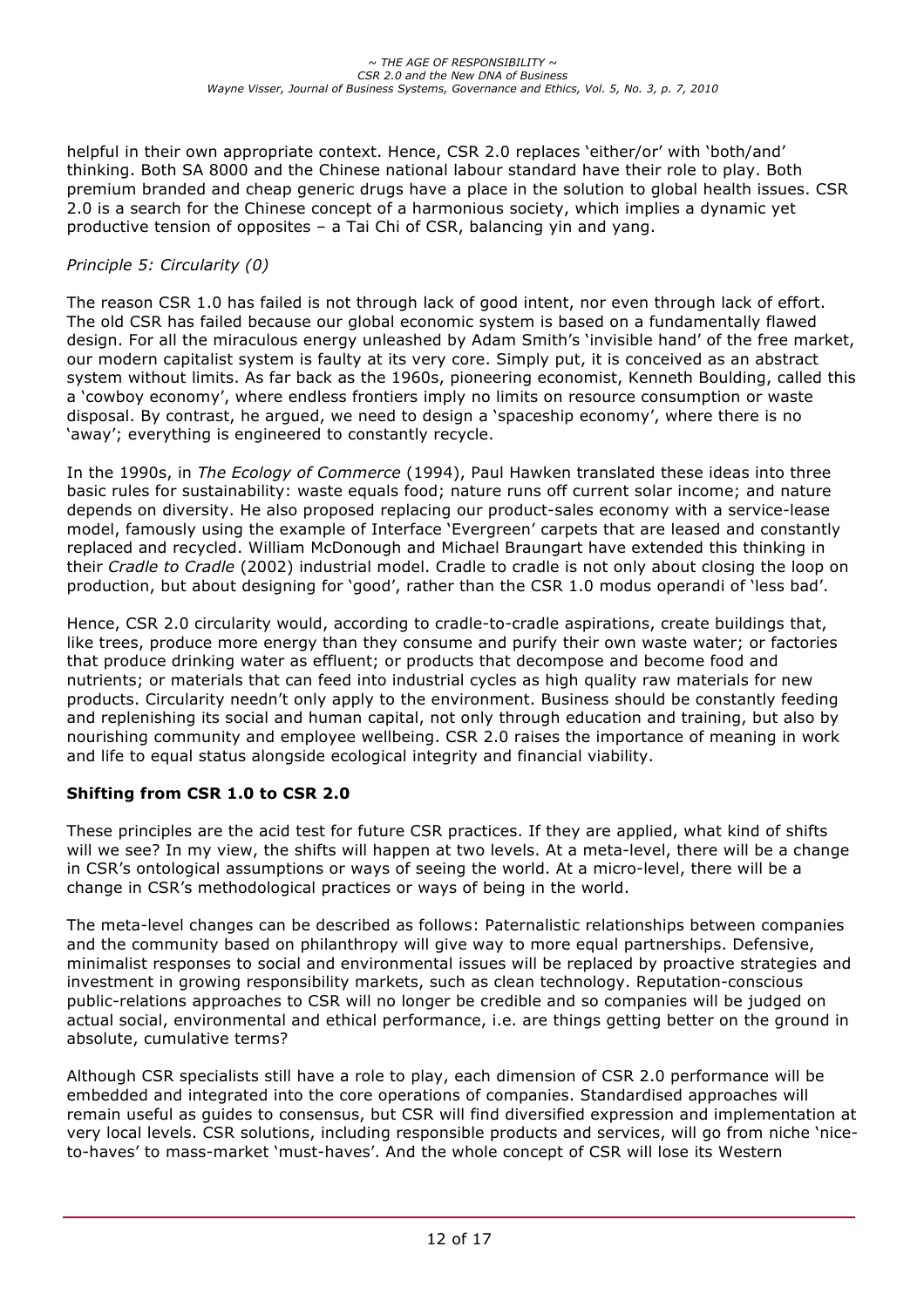conceptual and operational dominance, giving way to a more culturally diverse and internationally applied concept. These shifts are summarised in the table below.

| <b>CSR 1.0</b> | <b>CSR 2.0</b>     |
|----------------|--------------------|
| Philanthropic  | Collaborative      |
| Risk-based     | Reward-based       |
| Image-driven   | Performance-driven |
| Specialised    | Integrated         |
| Standardised   | Diversified        |
| Marginal       | Scalable           |
| Western        | Global             |

#### *Table 5: CSR 1.0 to CSR 2.0 – Meta-Level Ontological Shifts*

How might these shifting principles manifest as CSR practices? Supporting these meta-level changes, the anticipated micro-level changes can be described as follows: CSR will no longer manifest as luxury products and services (as with current green and fairtrade options), but as affordable solutions for those who most need quality of life improvements. Investment in selfsustaining social enterprises will be favoured over cheque-book charity. CSR indexes, which rank the same large companies over and over (often revealing contradictions between indexes) will make way for CSR rating systems, which turn social, environmental, ethical and economic performance into corporate scores (A+, B-, etc., not dissimilar to credit ratings) and which analysts and others can usefully employ in their decision making.

Reliance on CSR departments will disappear or disperse, as performance across responsibility and sustainability dimensions are increasingly built into corporate performance appraisal and market incentive systems. Self-selecting ethical consumers will become irrelevant, as CSR 2.0 companies begin to choice-edit, i.e. cease offering implicitly 'less ethical' product ranges, thus allowing guiltfree shopping. Post-use liability for products will become obsolete, as the service-lease and takeback economy goes mainstream. Annual CSR reporting will be replaced by online, real-time CSR performance data flows. Feeding into these live communications will be Web 2.0 connected social networks that allow 'crowdsourcing', instead of periodic meetings with rather cumbersome stakeholder panels. And typical CSR 1.0 management systems standards like ISO 14001 will be less credible than new performance standards, such as those emerging in climate change that set absolute limits and thresholds. These practical shifts are summarised below.

| <b>CSR 1.0</b>       | <b>CSR 2.0</b>        |
|----------------------|-----------------------|
| CSR premium          | Base of the pyramid   |
| Charity projects     | Social enterprise     |
| <b>CSR</b> indexes   | CSR ratings           |
| CSR departments      | <b>CSR</b> incentives |
| Product liability    | Choice editing        |
| Ethical consumerism  | Service agreements    |
| CSR reporting cycles | CSR data streams      |
| Stakeholder groups   | Social networks       |
| Process standards    | Performance standards |

## *Table 6: CSR 1.0 to CSR 2.0 – Micro-Level Methodological Shifts*

## **The DNA Model of CSR 2.0**

Pulling it all together, I believe that CSR 2.0 – or Systemic CSR (I also sometimes call it Radical CSR or Holistic CSR, so use whichever you prefer) – represents a new model of CSR. In one sense, it is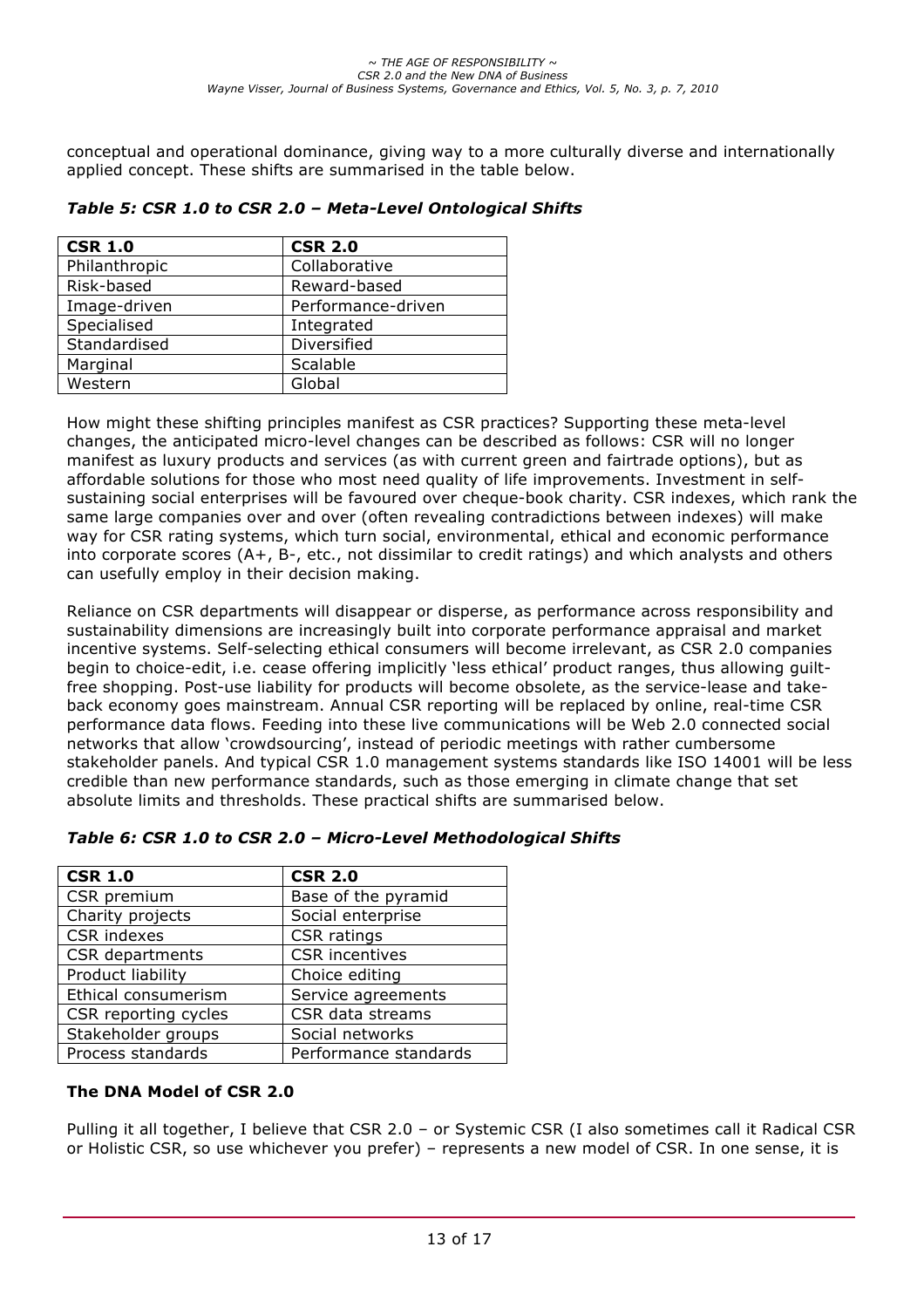not so different from other models we have seen before. We can recognise echoes of Archie Carroll's CSR Pyramid, Ed Freeman's (1984) Stakeholder Theory, Donna Wood's (1991) Corporate Social Performance, John Elkington's (1994) Triple Bottom Line, Prahalad and Hart's (2002) Bottom of the Pyramid, Porter and Kramer's (2006) Strategic CSR and the ESG approach of Socially Responsible Investment, to mention but a few. But that is really the point – it integrates what we have learned to date. It presents a holistic model of CSR.

The essence of the CSR 2.0 DNA model are the four DNA Responsibility Bases, which are like the four nitrogenous bases of biological DNA (adenine, cytosine, guanine, and thymine), sometimes abbreviated to the four-letters GCTA (which was the inspiration for the 1997 science fiction film GATTACA). In the case of CSR 2.0, the DNA Responsibility Bases are Value creation, Good governance, Societal contribution and Environmental integrity, or VEGS if you like. Each DNA Base has a primary goal and each goal has key indicators. The goals and key indicators, summarised in the table below, are what begin to show the qualitative and quantitative differences between other models of CSR and the CSR 2.0 DNA model.

| <b>DNA Code</b>    | <b>Strategic Goals</b>         | <b>Key Indicators</b>                                                                                                                                                                                                                 |
|--------------------|--------------------------------|---------------------------------------------------------------------------------------------------------------------------------------------------------------------------------------------------------------------------------------|
| Value creation     | Economic<br>development        | Capital investment (financial, manufacturing, social,<br>human & natural capital)<br>Beneficial products (sustainable & responsible goods<br>& services<br>Inclusive business (wealth distribution, bottom of the<br>pyramid markets) |
| Good<br>governance | Institutional<br>effectiveness | Leadership (strategic commitment to sustainability &<br>responsibility)                                                                                                                                                               |

## *Table 7: DNA Model of CSR 2.0*

|               | Inclusive business (wealth distribution, bottom of the<br>pyramid markets)      |
|---------------|---------------------------------------------------------------------------------|
| Institutional | Leadership (strategic commitment to sustainability &                            |
|               | responsibility)                                                                 |
|               | Transparency (sustainability & responsibility                                   |
|               | reporting, government payments)                                                 |
|               | Ethical practices (bribery & corruption prevention,                             |
|               | values in business)                                                             |
| Stakeholder   | Philanthropy (charitable donations, provision of public                         |
| orientation   | goods & services)                                                               |
|               | Fair labour practices (working conditions, employee<br>rights, health & safety) |
|               | Supply chain integrity (SME empowerment, labour &<br>environmental standards)   |
| Sustainable   | Ecosystem protection (biodiversity conservation &                               |
| ecosystems    | ecosystem restoration)                                                          |
|               | Renewable resources (tackling climate change,                                   |
|               | renewable energy & materials)                                                   |
|               | Zero waste production (cradle-to-cradle processes,<br>waste elimination)        |
|               | effectiveness                                                                   |

Hence, if we look at *Value Creation*, it is clear we are talking about more than financial profitability. The goal is economic development, which means not only contributing to the enrichment of shareholders and executives, but improving the economic context in which a company operates, including investing in infrastructure, creating jobs, providing skills development and so on. There can be any number of KPIs, but I want to highlight two that I believe are essential: beneficial products and inclusive business. Does the company's products and services really improve our quality of life, or do they cause harm or add to the low-quality junk of what Charles Handy calls the 'chindogu society'. And how are the economic benefits shared? Does wealth trickle up or down; are employees, SMEs in the supply chain and poor communities genuinely empowered?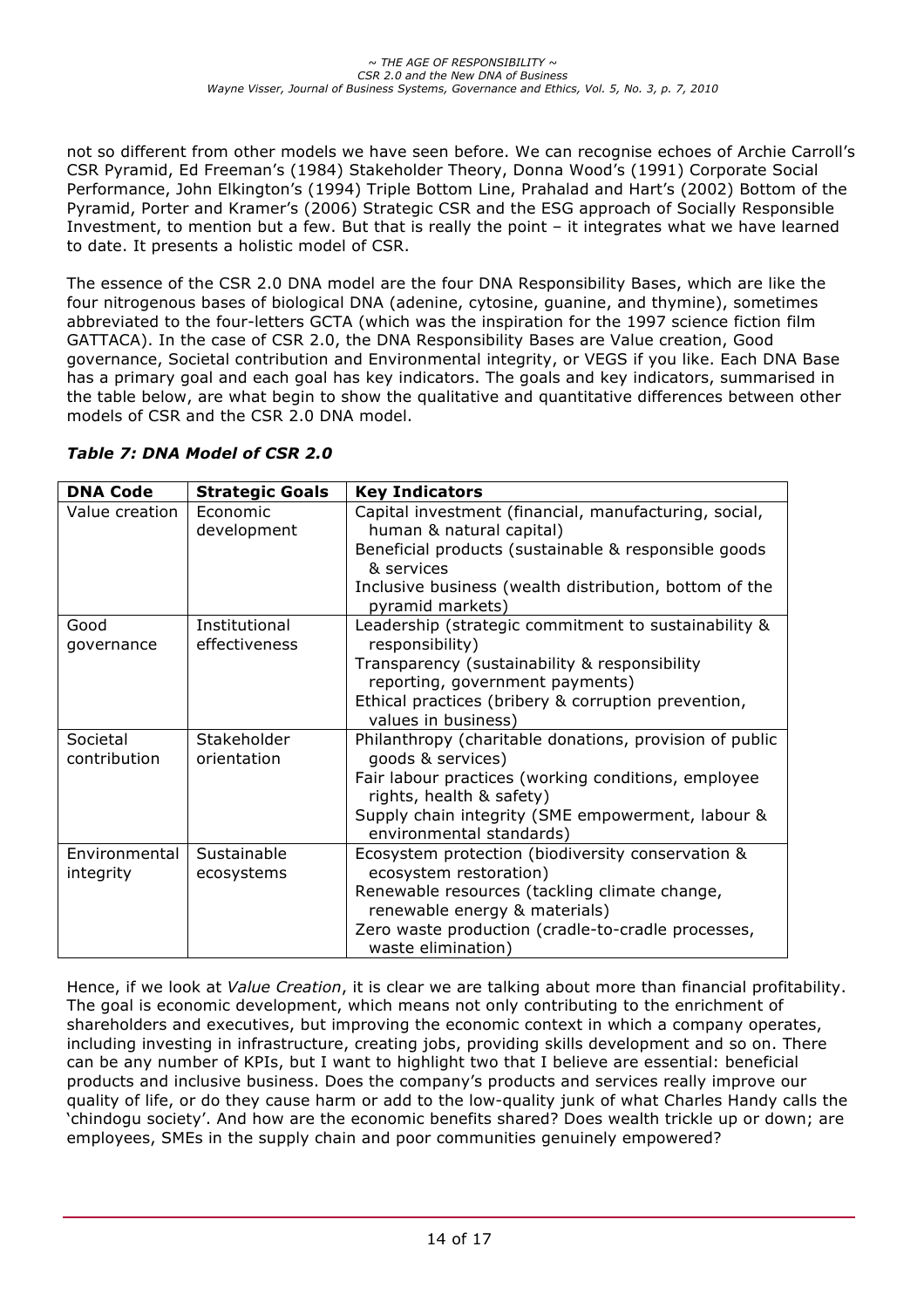*Good Governance* is another area that is not new, but in my view has failed to be properly recognised or integrated in CSR circles. The goal of institutional effectiveness is as important as more lofty social and environmental ideals. After all, if the institution fails, or is not transparent and fair, this undermines everything else that CSR is trying to accomplish. Trends in reporting, but also other forms of transparency like social media and brand- or product-linked public databases of CSR performance, will be increasingly important indicators of success, alongside embedding ethical conduct in the culture of companies. Tools like Goodguide, KPMG's Integrity Thermometer and Covalence's EthicalQuote ranking will become more prevalent.

*Societal Contribution* is an area that CSR is traditionally more used to addressing, with its goal of stakeholder orientation. This gives philanthropy its rightful place in CSR – as one tile in a larger mosaic – while also providing a spotlight for the importance of fair labour practices. It is simply unacceptable that there are more people in slavery today than there were before it was officially abolished in the 1800s, just as regular exposures of high-brand companies for the use of childlabour are despicable. This area of stakeholder engagement, community participation and supply chain integrity remains one of the most vexing and critical elements of CSR.

Finally, *Environmental Integrity* sets the bar way higher than minimising damage and rather aims at maintaining and improving ecosystem sustainability. The KPIs give some sense of the ambition required here – 100% renewable energy and zero waste. We cannot continue the same practices that have, according to WWF's Living Planet Index, caused us to lose a third of the biodiversity on the planet since they began monitoring 1970. Nor can we continue to gamble with prospect of dangerous – and perhaps catastrophic and irreversible – climate change.

A final point to make is that CSR 2.0 – standing for corporate sustainability and responsibility – also proposes a new interpretation for these terms. Like two intertwined strands of DNA, sustainability and responsibility can be thought of as different, yet complementary elements of CSR. Hence, sustainability can be conceived as the destination - the challenges, vision, strategy and goals, i.e. what we are aiming for – while responsibility is more about the journey – our solutions, responses, management and actions, i.e. how we get there.

## **Conclusion**

When all is said and done, CSR 2.0 comes down to one thing: clarification and reorientation of the purpose of business. It is a complete misnomer to believe that the purpose of business is to be profitable, or to serve shareholders. These are simply means to an end. Ultimately, the purpose of business is to serve society, through the provision of safe, high quality products and services that enhance our wellbeing, without eroding our ecological and community life-support systems. As David Packard, co-founder of Hewlett-Packard, wisely put it:

Why are we here? Many people assume, wrongly, that a company exists solely to make money. People get together and exist as a company so that they are able to accomplish something collectively that they could not accomplish separately - they make a contribution to society.

Making a positive contribution to society is the essence of CSR 2.0 - not just as a marginal afterthought, but as a way of doing business. This is not about bailing out the Titanic with a teaspoon - which is the current effect of CSR 1.0 - but turning the whole ship around. CSR 2.0 is about designing and adopting an inherently sustainable and responsible business model, supported by a reformed financial and economic system that makes creating a better world the easiest, most natural and rewarding thing to do.

CSR is dead! Long live CSR!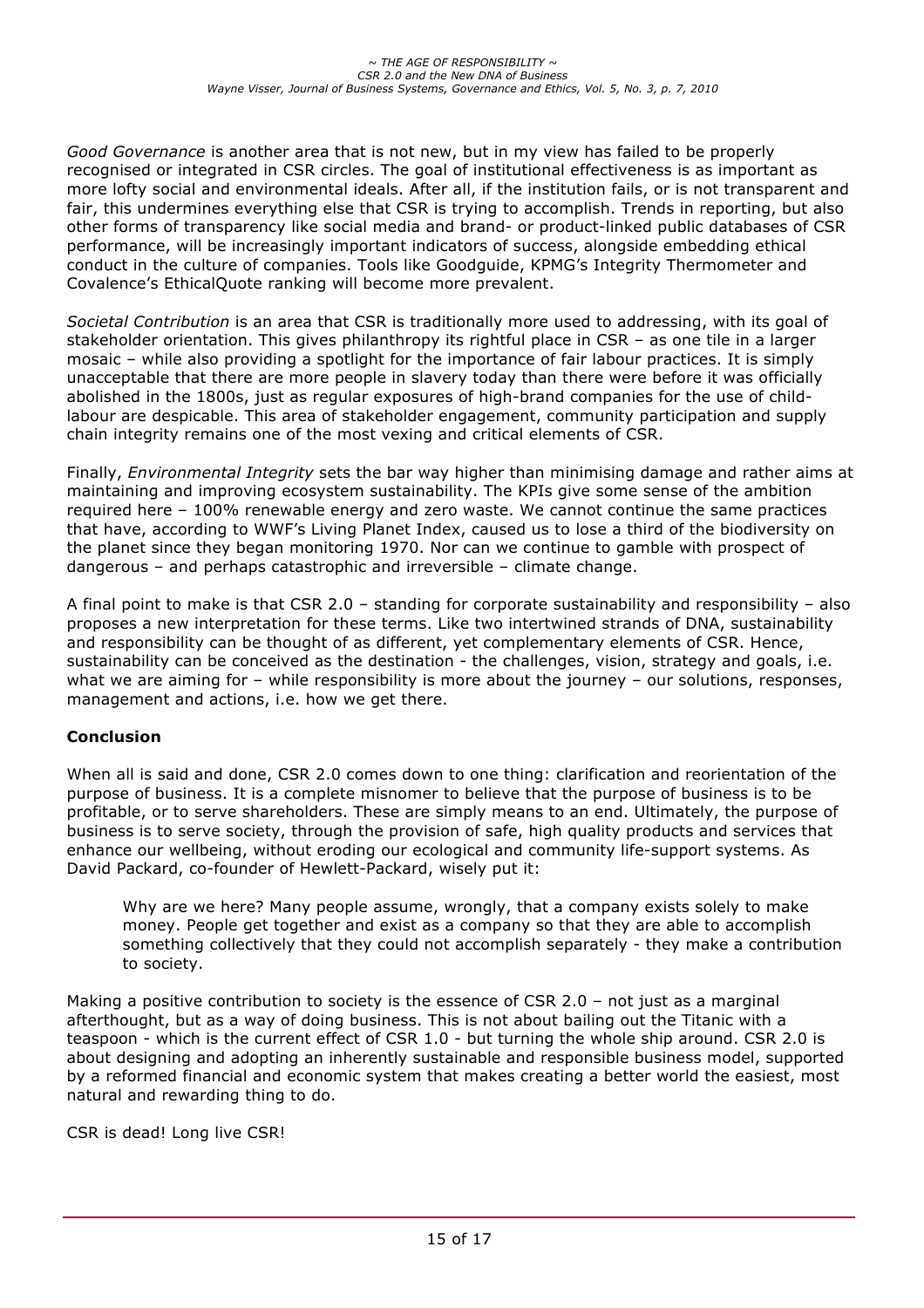#### **References**

- Andersen, R.C., 2009. *Confessions of a Radical Industrialist: Profits, People, Purpose – Doing Business by Respecting the Earth.*
- Carroll, A.B., 1991. The Pyramid of Corporate Social Responsibility: Toward the Moral Management of Organizational Stakeholders. *Business Horizons*, July-August.
- Christian Aid, 2004. *Behind the Mask: The Real Face of CSR*. London: Christian Aid.
- Cohen, B. and Greenfield, J., 1994. *Ben & Jerry's: The Inside Scoop: How Two Real Guys Built a Business with a Social Conscience and a Sense of Humor*. Crown.
- Drucker, P., 1993. *The Practice of Management*. New York: Collins.
- Elkington, J. 1994. Towards the Sustainable Corporation: Win-Win-Win Strategies for Sustainable Development. *California Management Review*, 36(2): 90-100.

Freeman, R.E., 1984. *Strategic Management: A Stakeholder Approach*. Boston, MA: Pitman.

- Friedman, T.L., 2008. *Hot, Flat, and Crowded: Why We Need a Green Revolution – and How It Can Renew America*. New York: Farrar, Straus and Giroux.
- Griffin, J.J. and Mahon, J.F., 1997. The corporate social performance and corporate financial performance debate. *Business & Society*, 36, p. 5.
- Gupte, P., 2005. Arthur Laffer: corporate social responsibility detrimental to stockholders, *The Sun New York*, January 19.
- Hawken, P., 1994. *The Ecology of Commerce: A Declaration of Sustainability*. New York: HarperBusiness.
- Hollender, J. and Breen, B., 2010. *The Responsibility Revolution: How the Next Generation of Businesses Will Win.* Jossey-Bass.
- Karnani, A., 2010. The case against corporate social responsibility. *Wall Street Journal,* 23 August.

Klein, N., 2000. *No Logo*: *No Space, No Choice, No Jobs*. Picador.

- Klein, N., 2007. *The Shock Doctrine: The Rise of Disaster Capitalism*. Metropolitan Books.
- Lomborg, B., 2001. *Skeptical Environmentalist*: *Measuring the Real State of the World*. Cambridge, UK: Cambridge University Press.
- Margolis, J.D. and Walsh, J.P., 2001. *People and Profits? The Search for a Link between a Company's Social and Financial Performance*. Mahwah, N.J.: Lawrence Erlbaum Associates.
- McDonough, W. and Braungart, M., 2002. *Cradle to Cradle: Remaking the Way We Make Things*. North Point Press.
- Porter, M.E. and Kramer, M.R., 2006. Strategy and society: the link between competitive advantage and corporate social responsibility. *Harvard Business Review*, December.
- Prahalad, C. K., & Hart, S. L. 2002. The Fortune at the Bottom of the Pyramid. *Strategy and Business*, 26(54-67).
- Roddick, A., 2001. *Business As Unusual*. London: Thorsons.
- Semler, R., 1989. Managing without managers. *Harvard Business Review*, September.
- Semler, R., 1993. *Maverick: The Success Story Behind the World's Most Unusual Workplace.* Century.
- Stern, N., 2006. *The Economics of Climate Change: The Stern Review.* Cambridge, UK: Cambridge University Press.
- SustainAbility and UNEP, 2001. *Buried Treasure: Uncovering the Business Case for Corporate Sustainability*.
- SustainAbility, IRC and Ethos Institut, 2002. *Developing Value: The Business Case for Sustainability in Emerging Markets*.
- Tapscott, D. and Williams, A.D., 2006. *Wikinomics: How Mass Collaboration Changes Everything*. Portfolio.
- Visser, W., 2008. CSR 2.0: The New Era of Corporate Sustainability and Responsibility. *CSR Inspiration Series* No. 1. Published online by CSR International: www.csrinternational.org.
- Visser, W., 2008. The Long Tail of Corporate Social Responsibility. *CSR Inspiration Series* No. 5. Published online by CSR International: www.csrinternational.org.